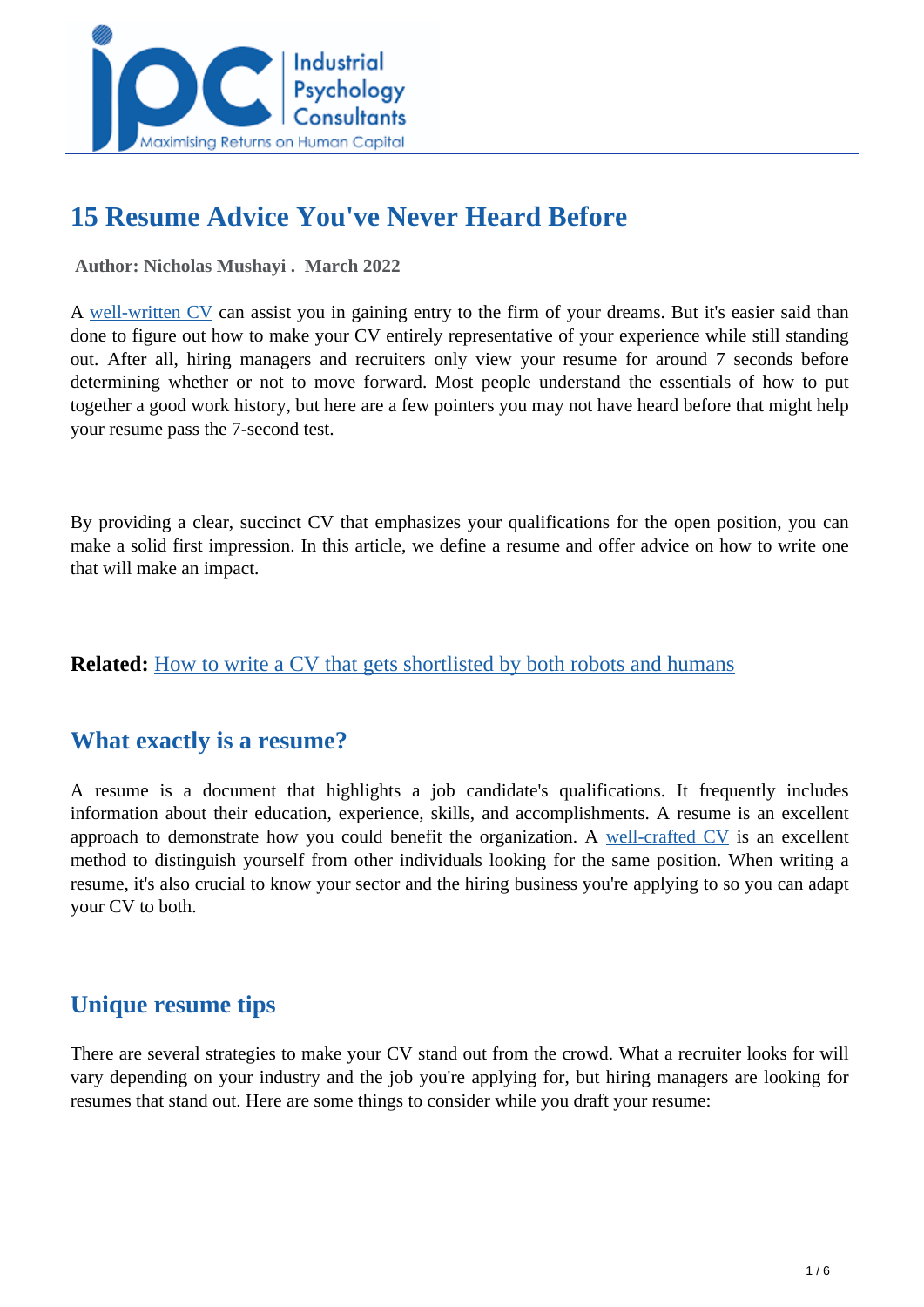

## **1. Only include your address if it is beneficial to you**

Include your address if you're searching for jobs in the city or town where you currently reside. In this situation, it informs the hiring manager that you are already in the area and might perhaps begin working immediately.

However, if you're applying for jobs in a different location and may need to relocate to begin working, it's usually best to remove your current address from your CV. Why? Because relocation expenses are often required, recruiters are sometimes less enthusiastic about interviewing prospects from another city or state.

#### **Related:**[What not to put on your cv](../articles/what-not-to-put-on-your-cv)

## **2. Name dropping**

While it may be bad manners to drop names in ordinary conversation, you must do so on your CV. Include names of well-known clients or companies if you've worked with them. "Closed deals with Google, Toyota, and Bank of America" will grab the attention of recruiters in no time.

## **3. Put your performance evaluations to good use**

You may not expect to look to your yearly review for resume fodder, but reviewing favorable input from previous years can help you discover your most notable accomplishments and greatest work traits – two things that should be highlighted on your resume. You can avoid needing to use "fluff" to fill out your work experience by including specific feedback you've received and objectives you've met by including specific feedback and goals you've met.

## **4. Don't overdo it with the keywords**

Many firms and recruiters employ keyword-scanning software to cut down the pool of job candidates. As a result, it's critical to i[ncorporate keywords](../articles/These-Resume-Keywords-Will-Help-You-Get-Your-Dream-Job) from the job description on your CV - but not too many. "Keyword stuffing" can be detected by recruiters from a mile away.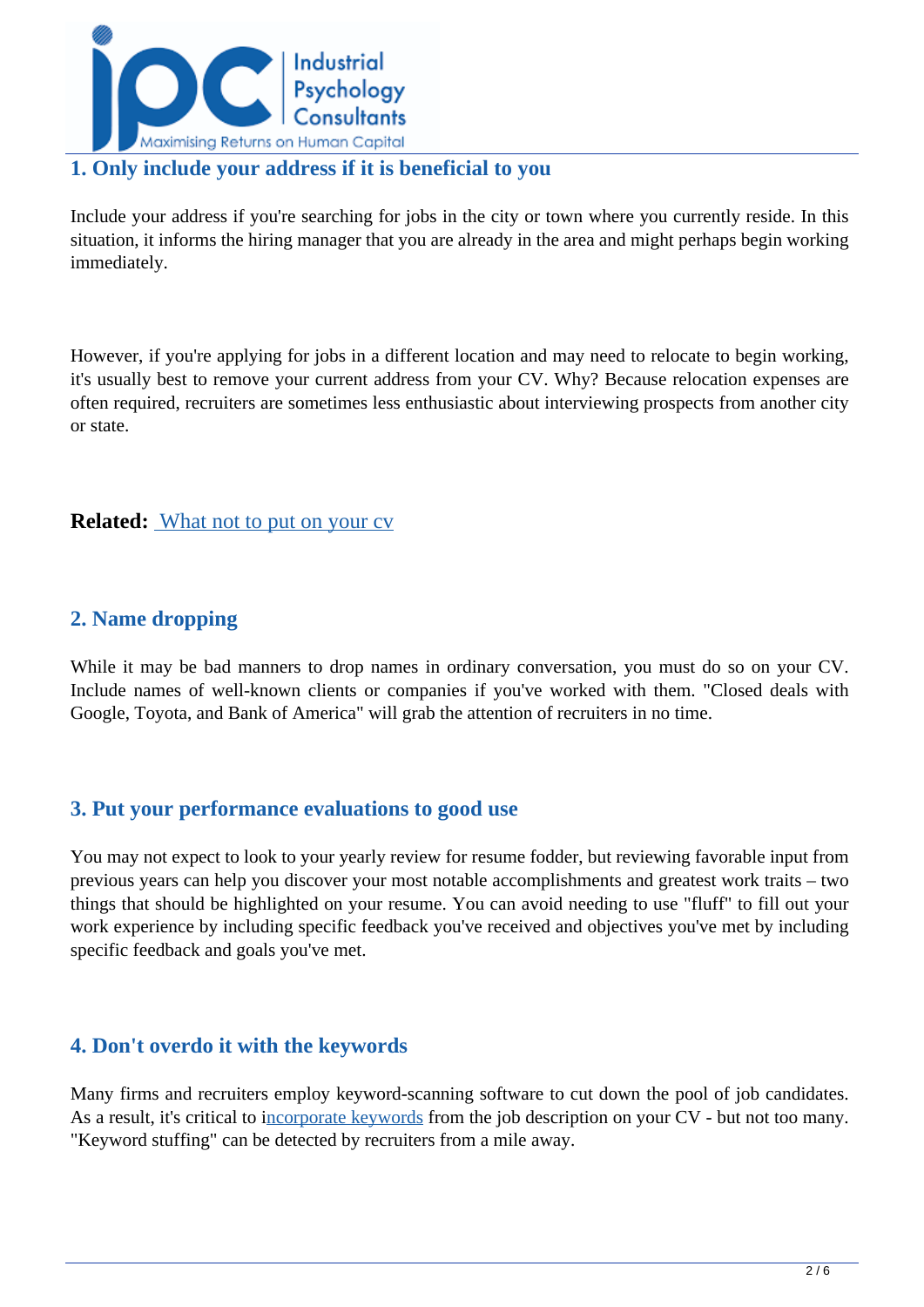

## **Related:** [These Resume Keywords will help you get your dream job](../articles/These-Resume-Keywords-Will-Help-You-Get-Your-Dream-Job)

## **5. Follow standard email etiquette**

Your current work email address, as well as an extremely personal or inappropriate email address, such as [kissmorelove25@gmail.com](mailto:kissmorelove25@gmail.com), should not be used on your resume or while applying for a job via email. To make the best possible impression, stick with something professional based on your name.

## **6. When it comes to abilities, quality should always take precedence over quantity**

There's no need to highlight talents that the majority of people in the job market have (Think: Microsoft Office, email, Mac, and PC proficiency), which can make it appear as if you're merely trying to fill up page space. Keep your talents section brief and sweet, and only list skills that are directly related to the position you're looking for.

#### **Related:** [Soft skills are required now and in the future](../articles/Soft-Skills-Required-Now-And-In-The-Future)

#### **7. Choose when and how to share social media accounts**

The practice of including links to social media profiles on a resume is becoming increasingly popular. However, it's crucial to distinguish between professional accounts—such as a LinkedIn profile or an Instagram account you maintain for work—and personal accounts, such as your personal Twitter or Facebook account. While it may be tempting to include a personal account to show recruiters who you are, you should limit yourself to only listing professional accounts. Save your charismatic personality for a face-to-face interview.

**Related:** [Here Are 9 Reasons You May Not Be Hired-and What You Can Do About It](../articles/here-are-9-reasons-you-may-not-be-hiredand-what-you-can-do-about-it)

#### **8. Make the most of your activities**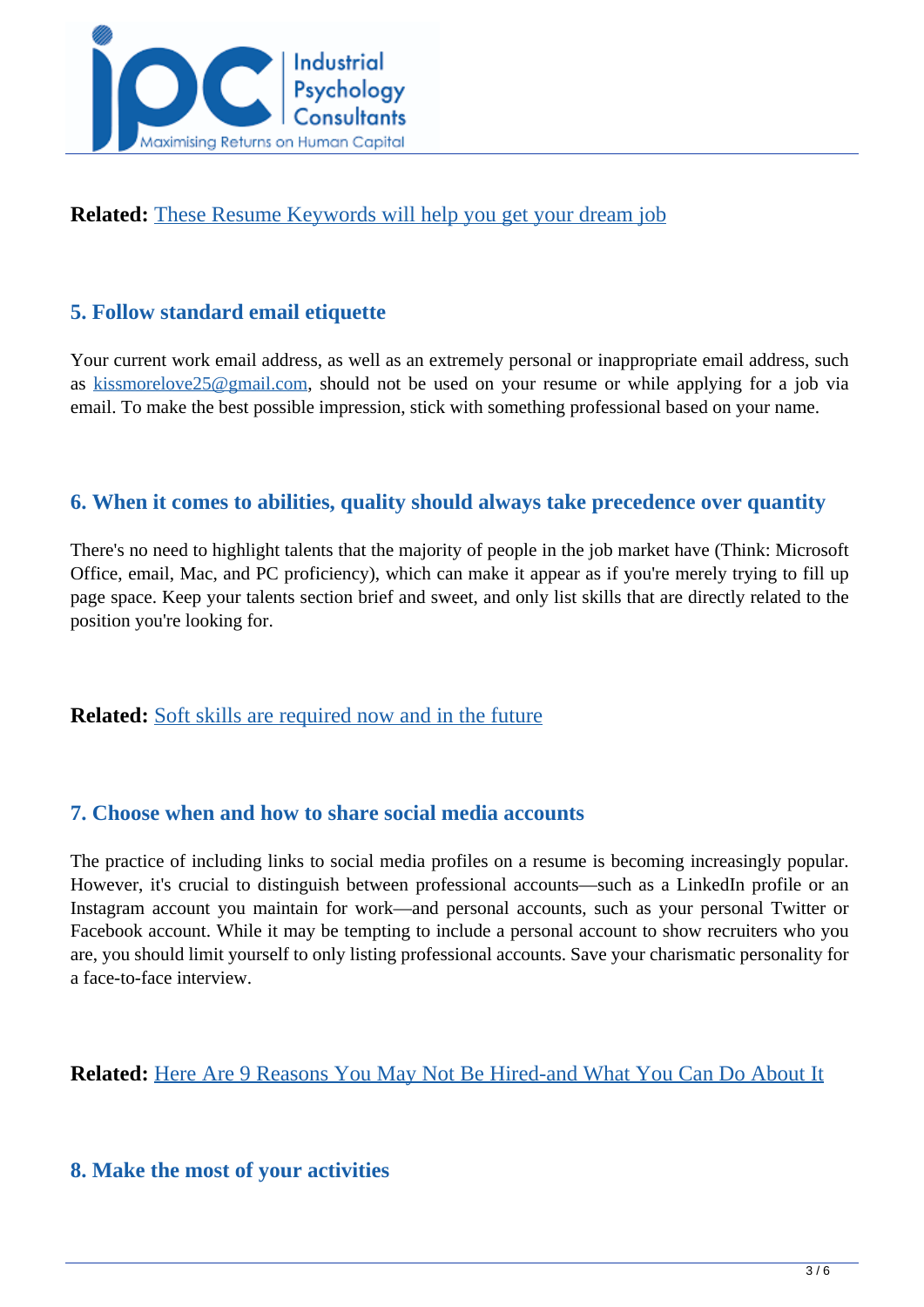

Some hobbies, but not all, warrant a spot on your CV. It's recommended to consider hobbies that showcase good personality traits or talents that could help you in the workplace. Running marathons (which demonstrates discipline and commitment) and writing about a topic connected to your industry (which demonstrates originality and genuine passion in your work) are two hobbies that will help you shine and attract a recruiter's attention.

#### **9. Avoid using general adjectives**

Most people's resumes will include terms like hardworking, self-motivated, self-sufficient, proactive, and detail-oriented. However, while most job seekers are motivated and hardworking, these characteristics don't set you out from the competition. Instead, concentrate on the precise abilities and accomplishments that set you apart from the other candidates.

## **10. Keep a record of your accomplishments**

Keeping track of your professional achievements and good feedback as they occur can make putting together or updating your resume a breeze. Include as many details as possible so you don't have to go back and look for them afterward.

#### **Related:** [Adding leadership skills to your resume](../articles/adding-leadership-skills-to-your-resume)

#### **11. Include a heading as well as a summary or goal**

Recruiters go through a large number of resumes every day. Including a header, summary, or objective can assist hiring managers stand out from the crowd. Make sure your name is at the very top of any header you create. If you have room, increase the text size somewhat. Include your physical address (or just your city and state), phone number, and email address. Include the best way for the recruiting manager to get in touch with you.

Write a summary or objective directly beneath your headline. A summary is a three-sentence paragraph that summarizes your relevant experience and talents. Your professional aim and the abilities you can provide to the firm are explained in your objective. It's only two sentences long. One of these phrases summarizes your resume at the beginning, allowing hiring managers to rapidly scan it and learn more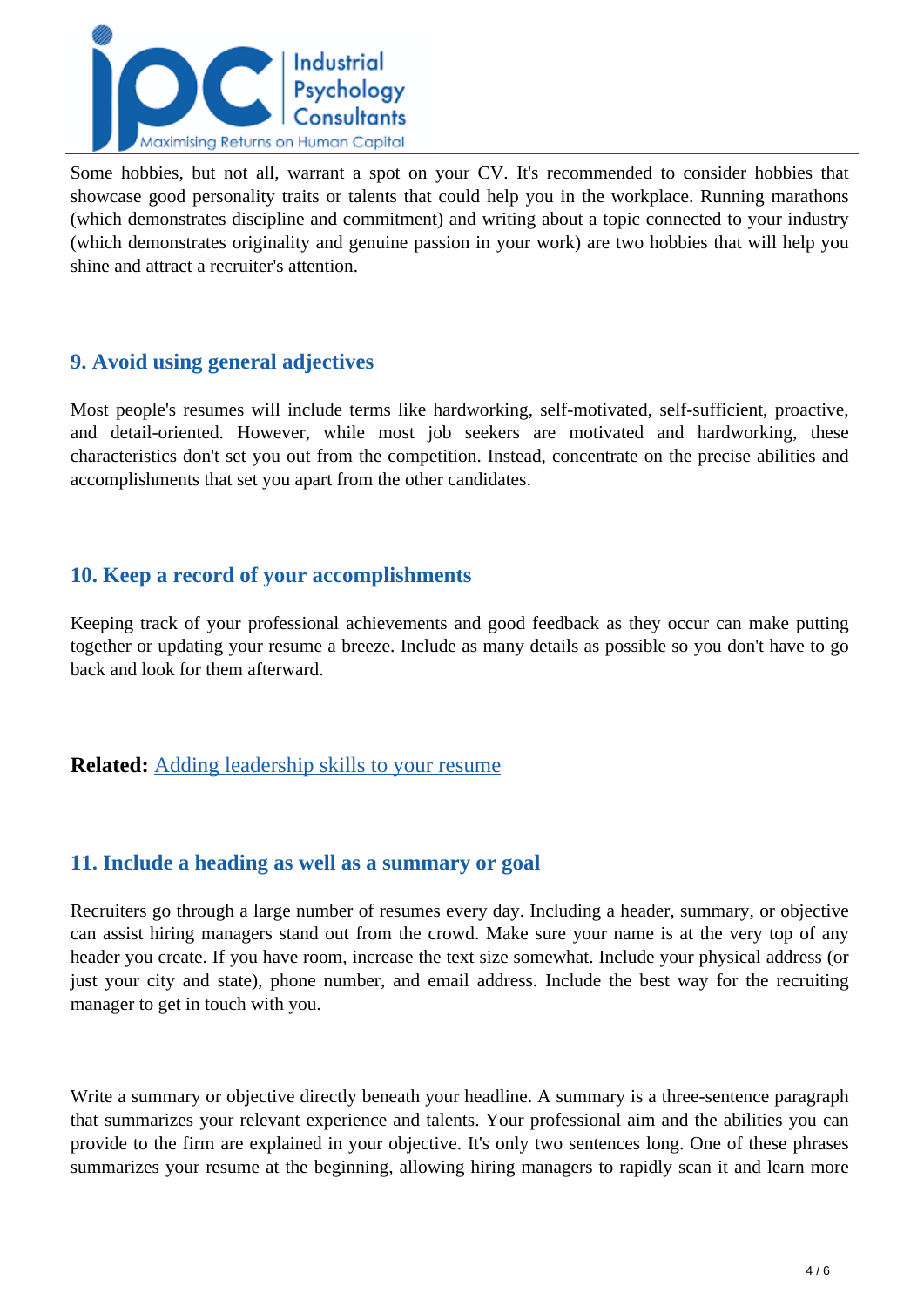

about you.

## **12. Keep it short and sweet**

A resume can be two pages lengthy, however, the bulk of them should be one page. This is frequently the case for inexperienced entry-level candidates. When you're writing your resume, make sure you only include facts that will help you stand out from the crowd. Redundancy and fluff should be avoided.

#### **13. Work on the visuals**

While a well-designed CV will impress recruiters, be sure your creativity is professional. When creating a modern CV, keep the following points in mind:

- Make sure the font you're using is readable. Georgia, Times New Roman, Calibri, and Helvetica are examples of professional fonts.
- Font size: Choosing a font that is the right size will ensure that a recruiter can read the content of your resume. The font size of 12 should be sufficient.
- Template: Keep your designs simple and pleasing to the eye. If you're using a template, make sure the visual components don't take away from your resume's content.

## **14. Proofread, proofread and proofread**

Before submitting your resume, double-check any errors. A CV that is devoid of errors and simple to read indicates your professionalism and attention to detail. If you personalize your resume for each job application, make sure to read it thoroughly each time, or have a trusted friend or family member do it for you.

#### **15. Include relevant talents**

Only mention abilities that are relevant to the position you're looking for, just as you did with your past jobs. Look for talents or prerequisites that the hiring manager is searching for in the job posting. When applying for a graphic design job, for example, listing your understanding of design applications and programs might be beneficial.